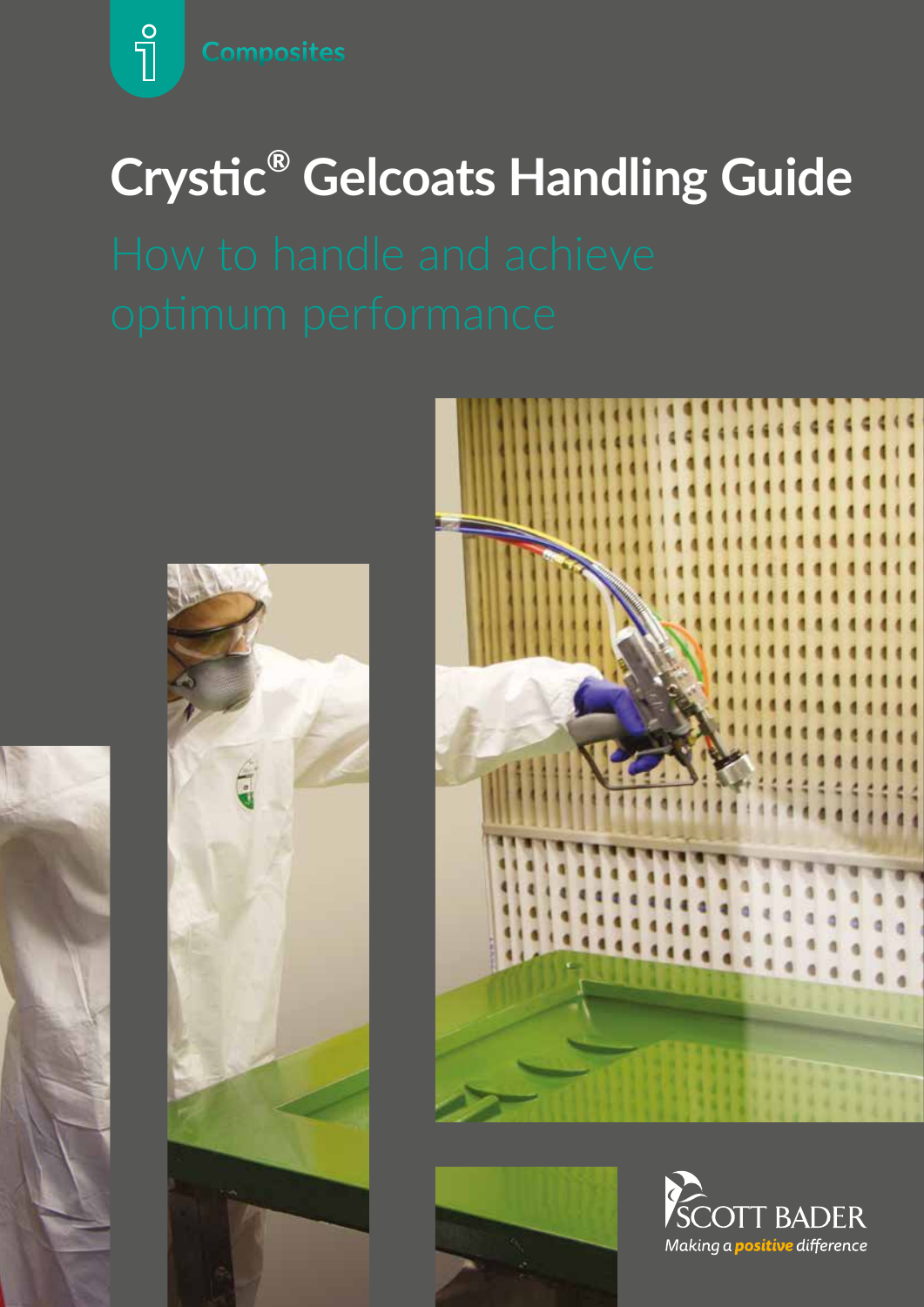



# **GELCOATS**



Packing condition  $\sum$  Correct quantity  $\sum$  Product code: type,  $\sum$  Batch number colour, spray or brush  $\sum$ 



# **CONTENTS**

| Taking delivery                    | З |
|------------------------------------|---|
| Storage                            | 3 |
| Mould preparation                  | 3 |
| Material preparation               | 3 |
| Checking spray equipment           | 4 |
| Spray operator protective clothing | 4 |
| Working area                       | 4 |
| Spray application                  | 5 |
| <b>Brush application</b>           | 6 |
| Lamination preparation             | 7 |
| Cleaning and maintaining equipment | 7 |
| Continued storage and disposal     | 7 |
| Troubleshooting                    | 8 |

**Scott Bader gelcoats deliver a high-quality finish on the visible surface of fibre-reinforced composites across a multitude of uses. Handled and applied correctly you can create gelcoated surfaces that are durable, glossy and coloured - beauty and protection in one process.**

We also manufactures more specialised gelcoats to manufacture moulds which in turn are used to manufacture components. These have exceptional levels of durability to overcome the mechanical and thermal stresses of the curing and demoulding processes.

This guide has been designed to help customers get the best results from Scott Bader gelcoats, from first receiving their gelcoat delivery through to final finish.



### **INNOVATIVE GELCOATS, INCREDIBLE PERFORMANCE**

## **TAKING DELIVERY**

#### **MOULD PREPARATION**

### **MATERIAL PREPARATION**

**When your gelcoat delivery arrives, it's important to check the order details and shipping advice for:**



- Check that the drums or kegs picked from storage are in good condition and free from any damage prior to opening
- Check product code for correct colour and type
- Ensure enough product is mixed to spray or brush the mould in one session, ensuring even and consistent thickness
- Using a low shear mechanical mixer, mix the gelcoat every day before use in its original keg or drum, and leave to stand for 10 minutes to allow the thixotropy to recover
- Prior to use, make sure the gelcoat is at its optimal working temperature of 18-25°C (the absolute minimum temperature is 15°C)
- Use a clean pail if the gelcoat is decanted from its original packaging

**IMPORTANT: Always wear protective clothing, gloves and goggles.**

**IMPORTANT: Always store catalyst separately from gelcoat and resin**.

#### **STORAGE**

| Once you're satisfied that your delivery is correct where you then store your gelcoats is just as important: |                                                                                                                                                       |
|--------------------------------------------------------------------------------------------------------------|-------------------------------------------------------------------------------------------------------------------------------------------------------|
|                                                                                                              | $\overline{V_1}$ Keep in a separate storage room and out of direct sunlight                                                                           |
|                                                                                                              | Keep stock in original kegs and drums with lids and caps tightly closed                                                                               |
|                                                                                                              | Ensure kegs and drums are sitting on pallets that are in good order                                                                                   |
|                                                                                                              | Pay attention to product shelf life and exercise regular stock rotation                                                                               |
|                                                                                                              | Store below 20°C. If storage is cold (e.g., outside shed), the product needs to be acclimatised to an<br>ambient temperature (18 - 25°C) before using |

**Call our Technical Support line on: +44(0)1933 663100 www.scottbader.com**

**Your mould needs as much care and attention as the gelcoat if you are to achieve the optimum finish, here's what to do:**

- Check the mould for damage and clean thoroughly to remove any debris, dust or loose contaminants
- Apply an appropriate release agent to the surface of the clean mould, following the instructions carefully
- For a new mould, ensure that the surface is sealed with an appropriate mould sealer prior to application of the chosen release agent
- Keep area used for gelcoating dust free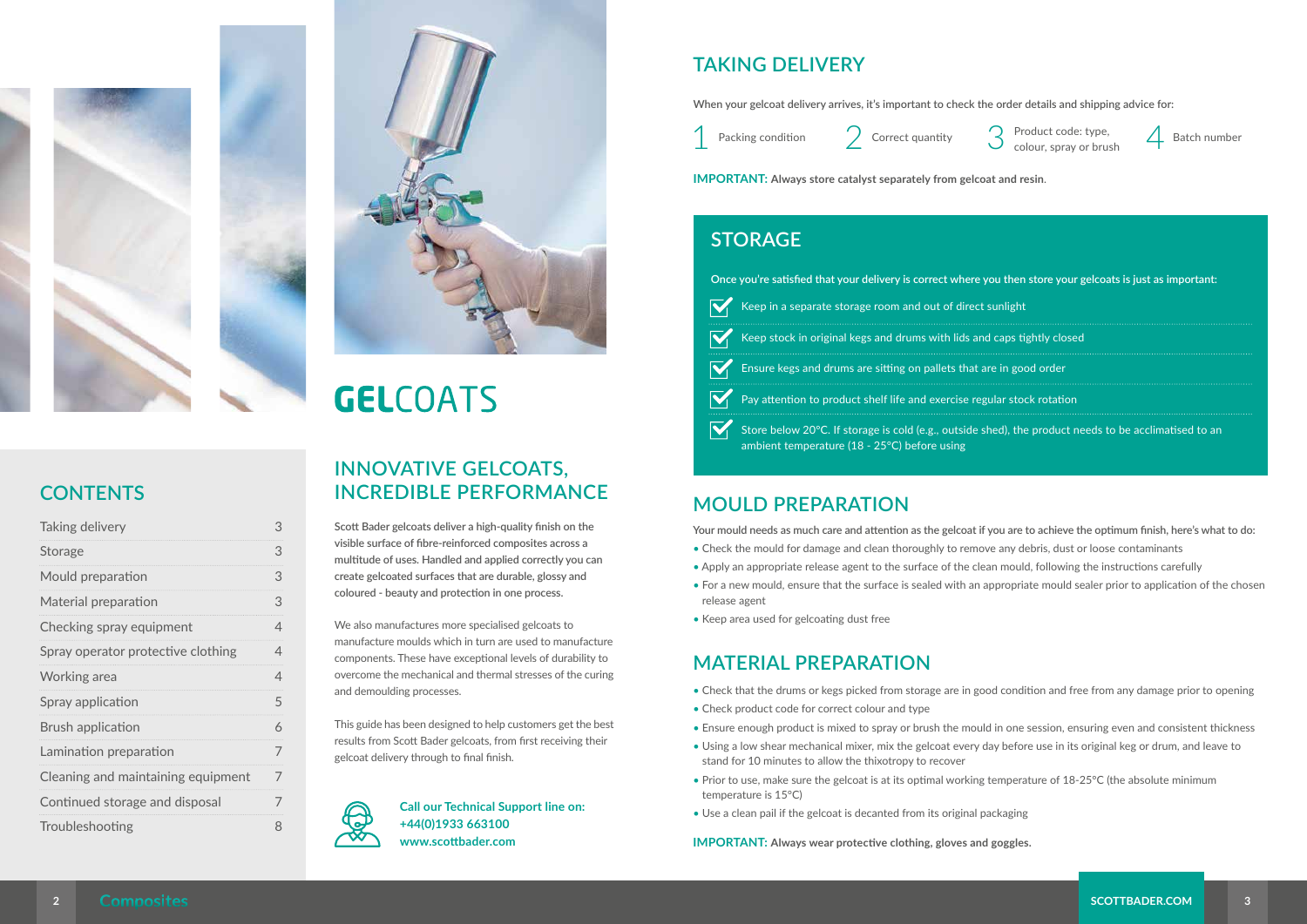## **SPRAY OPERATOR PROTECTIVE CLOTHING**







### **WORKING AREA**

The person applying the gelcoat must wear a protective disposable suit, face mask and gloves, at all times during spraying. Where there is a risk of ignition from static electricity, anti-static protective clothing should be worn.

Use a properly fitted, air-purifying or air-fed respirator complying with an approved standard if a risk assessment indicates this is necessary. Respirator selection must be based on known or anticipated exposure levels, the hazards of the product and the safe working limits of the selected respirator.

**Gelcoating should be carried out in a purpose-built spray booth, in a separate area of the workshop that is set up with:**



# **SPRAY APPLICATION**

**When your properly ventilated spray booth is ready you are ready to start spraying. The mould to be sprayed should be positioned in the most practical position ergonomically, to allow for an even coverage and to reduce fatigue of the operator:**

- Keeping the wrist flexible, start by spraying away from the mould and bring the gun towards it maintaining an even left to right spraying pattern at a consistent distance of approximately 50 - 80cm
- The gun should always be perpendicular to the mould. An arched spraying motion as per the illustration below, will result in an uneven coverage, as will tilting the gun vertically
- Spray with continuous parallel strokes, left to right then up and down to lay a mist coat that covers the mould. A mist coat reduces the potential for colour faults and trapped air that could result in porosity
- Continue spray application using the same technique at a consistent speed to build up thickness gradually, usually in three passes perpendicular to each other. The number of coats to build up the thickness will be dependent on the equipment used
- Test gelcoat when still wet, aiming for a wet film thickness of 500 600 μ

**IMPORTANT: Please refer to individual product technical data sheets for specific application details or contact our technical services department for further advice and assistance.**

Effective ventilation



Good general lighting





Temperature range 18-25°C (66-77°F)

Humidity max. 80%









### **CHECKING SPRAY EQUIPMENT**

**Just like with moulds, all equipment needs to be well maintained to achieve the best results, and this includes your spray equipment if being used:**



 $\overline{\nabla}$ 

Make sure filters are clean and clear

Select an appropriately sized spray gun, nozzle and angle to best suit the mould size and degree of complexity

Check and adjust the spray pattern

Use the lowest possible gun pressure that will achieve a uniform spray fan pattern

Check catalyst to gelcoat ratio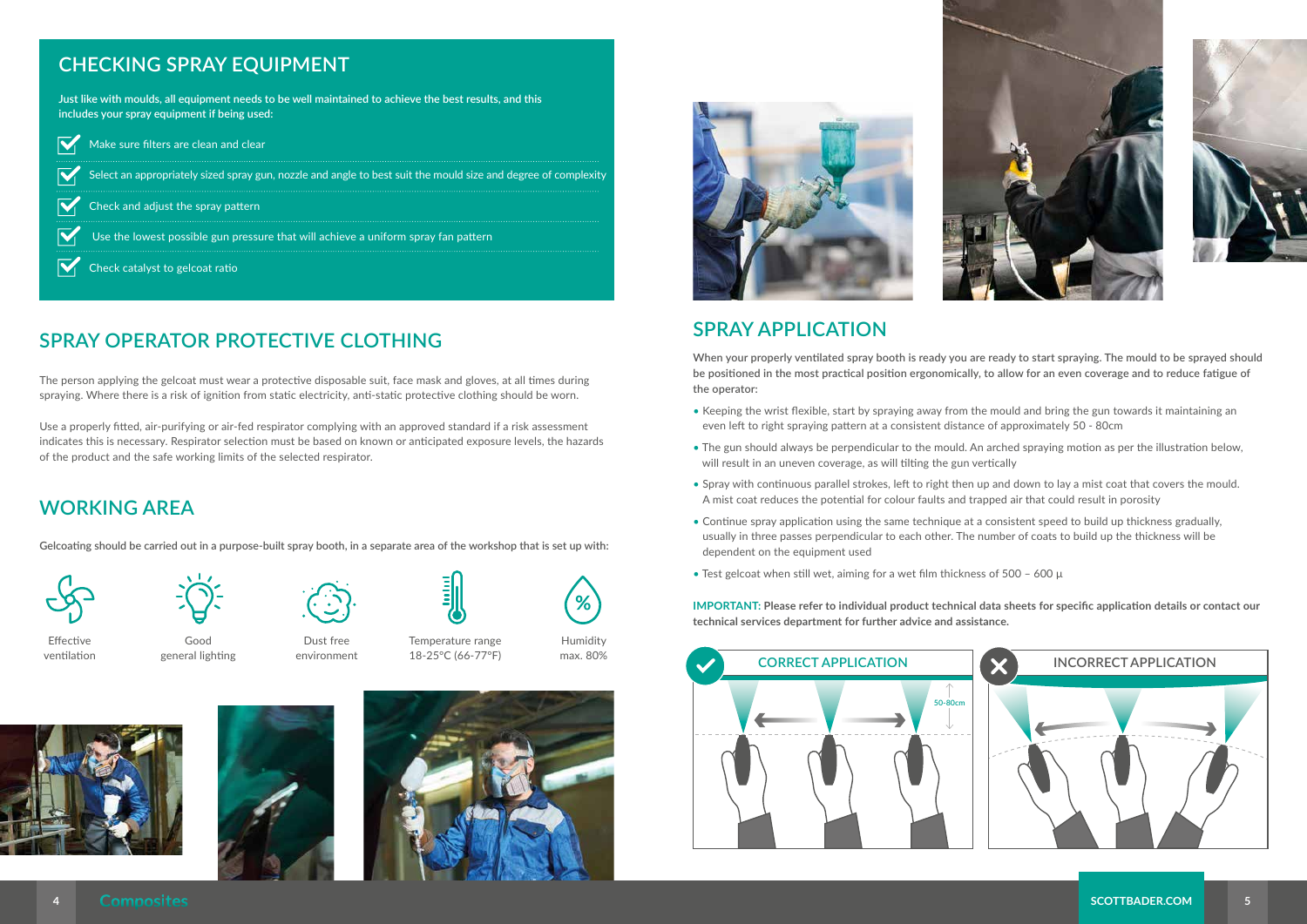





#### **LAMINATION PREPARATION**

Depending on room temperature, (16°C will take longer than 22°C) the gelcoat film will need approximately  $1 - 2$  hours to cure, by which time it should be firm to the touch, with a slight surface tack and ready for laminating. Deep pocketed areas of the mould can sometimes take a little longer to cure, but can be aided by improving ventilation or repositioning the mould.

Once you are satisfied that an even and complete cure has occurred you are ready to commence lamination **IMPORTANT: Do not leave the gelcoat film to cure for longer than eight hours before starting lamination. If it is left longer than 8 hours please contact Technical Support for guidance.**

### **CLEANING AND MAINTAINING EQUIPMENT**

#### **CONTINUED STORAGE AND DISPOSAL**



If brushes are to be re-used, clean thoroughly with solvent in a dedicated area or cleaning room with adequate ventilation to remove fumes. It is crucial that all residual gelcoat is removed from brushes to avoid contaminating a new batch when the brush is re-used. Washed brushes should then be stored, immersed in solvent inside a covered container.

Brushes need to be clean, dry and free from solvent when used for gelcoat application. Dry bristles thoroughly before use to ensure no moisture is introduced from brush to gelcoat.

Remove spray gun nozzle and flush the spray gun with cleaning agent. Clean nozzles and filters and all other components according to manufacturers' instructions to prolong the working efficiency of the equipment.

> If you still have some gelcoat left in your keg, tightly close the lid after use and store any unused product in the storeroom. Alternatively, if the keg is empty, follow existing regulations for safe waste disposal.







#### **BRUSH APPLICATION**

**Just like spraying, brushing on your gelcoat demands equal care and attention for optimum results:**

- Always use the best quality lacquer brushes with long and soft hair
- Stir gelcoat in its original packaging before use
- Decant the required amount of gelcoat into a clean pail
- Add 2% medium reactivity MEKP catalyst to the gelcoat and mix thoroughly to ensure even distribution of catalyst through the liquid
- Apply immediately using consistent continuous strokes to achieve an even wet film thickness
- Use a thickness gauge measuring tool to check the wet film thickness during application your target should be 500 - 600 μ

**IMPORTANT: Always wear protective clothing, gloves and goggles.**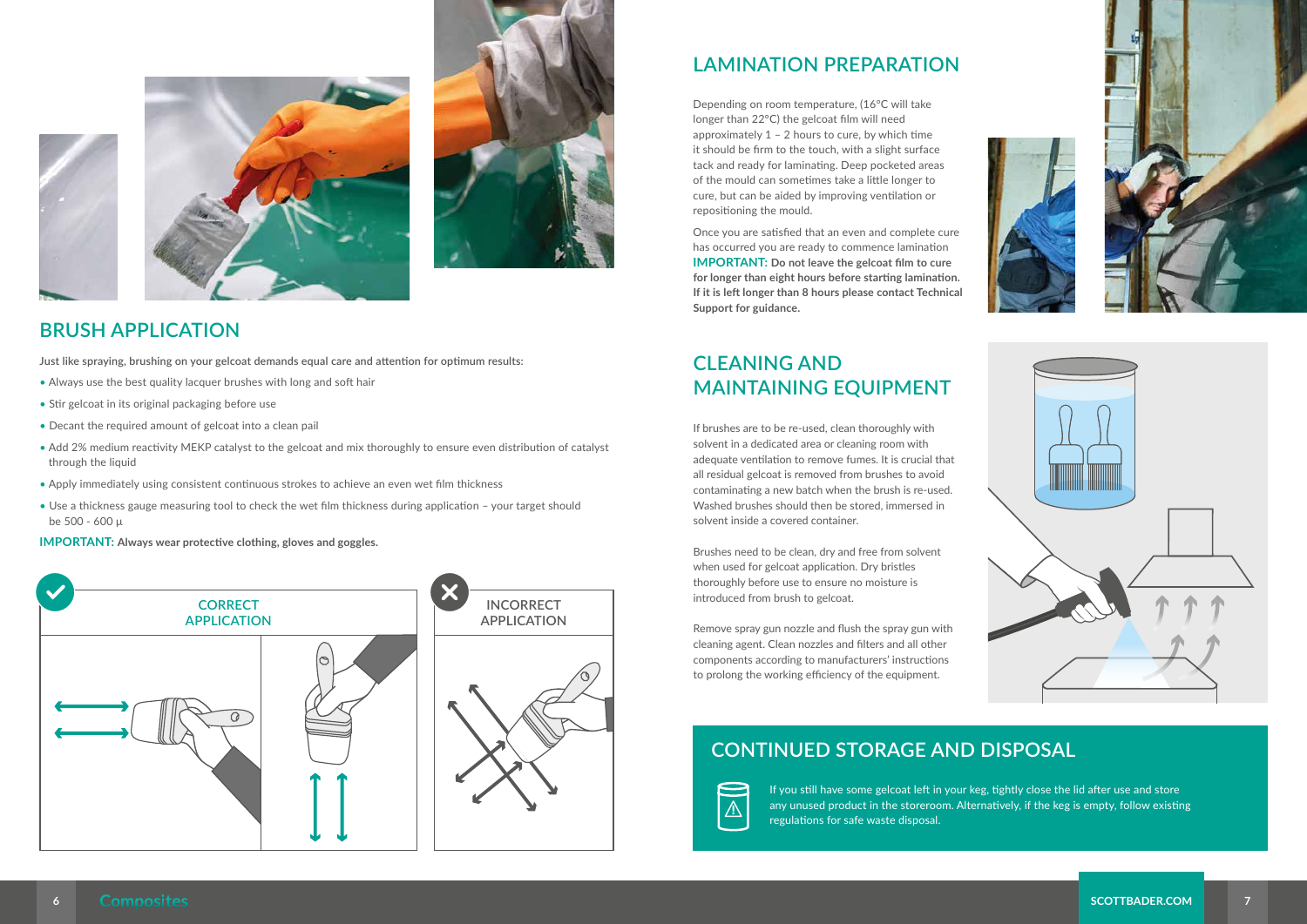- 
- **8 SCOTTBADER.COM 9**

### **TROUBLESHOOTING**

**When handled correctly, gelcoats provide a durable and reliable finish. Here are some common reasons behind why some faults may occur:**

- 
- Long geltime, sagging

- Insufficient mixing
- Sagging, drainage
- Poor gelcoat application

#### **Colour mottling**

- Poor pigment compatibility
- Viscosity too low
- Gelcoat low in thixotropy
- Gelcoat too thin
- High exotherm in laminate
- Insufficient cure / released too soon

**Crazing**

• Chemical attack • Excessive heat • Contamination



#### **Fibre pattern**

- 
- Two colours gelcoated on mould
- Solvent attack